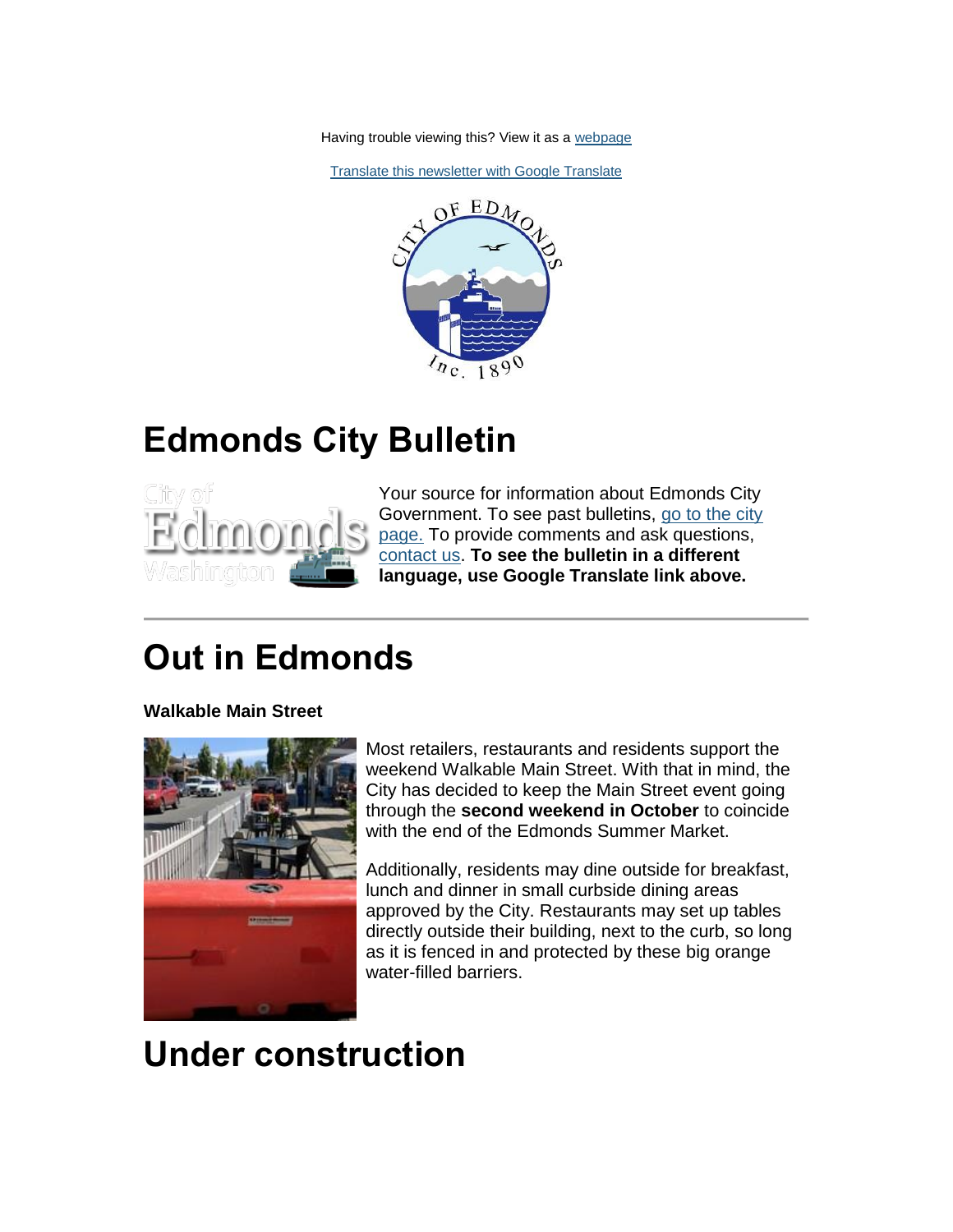#### **Beach work**

We have a small beach closure directly in front of the new Waterfront Center. It began Monday, Aug. 24 and goes through Sept. 14. W.G. Clark, the Waterfront Center contractor, will remove the existing timber bulkhead, three existing pilings and two partially buried concrete structures, remnants of an old boat launch.

Look for the closure signs and please steer clear. It's for your own safety.

#### **Sidewalks**

City crews are building out **sidewalks around Edmonds** which prompted many folks to ask how we decide where sidewalks should go. Good question! We answer in our blog.





### **Dayton Street construction is a wrap!**

**The Dayton Street project** to replace utilities, manage drainage, and repave between 3<sup>rd</sup> and 9<sup>th</sup> Avenues is complete. We received a very nice note from a Dayton Avenue resident that made our road crews and contractor blush. It read in part...

"To road crew members — Thank you for your courage and determination to complete the job during the Covid pandemic. You are amazing and very much appreciated. Also, your unfailing courtesy and friendliness turned a potentially major headache into a fascinating experience for us Dayton Street

dwellers. Major educational and entertainment value for we who are selfquarantining!"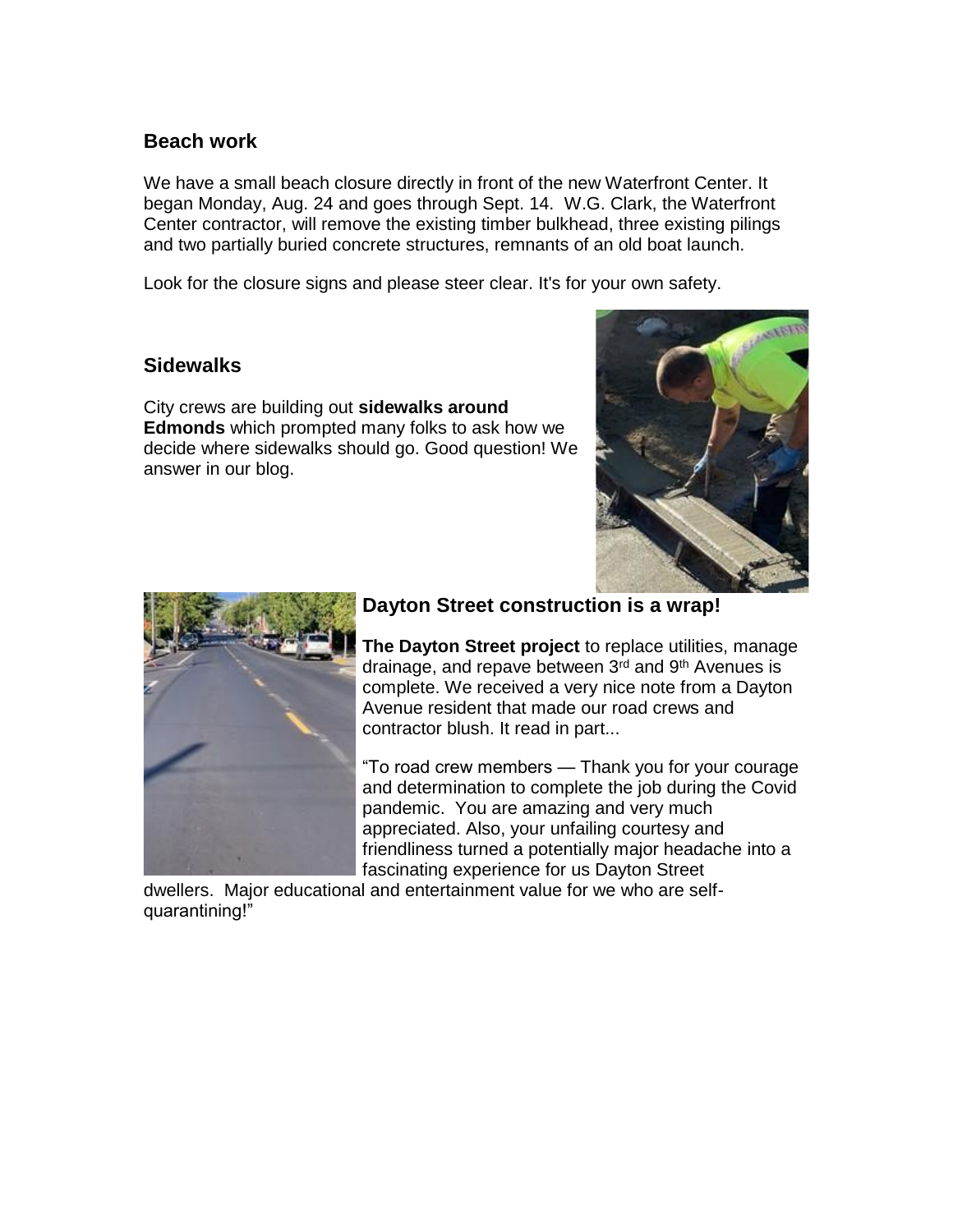### **Repairs for city buildings**

For the next few months, we will work on **City-owned properties**. We will install LED lights throughout City Hall, replace old, leaky windows with more energy efficient glass, replace the old elevator, and replace the roof at Frances Anderson Center.





### **We can't come to the door right now...**

Speaking of City Hall, we've had more people showing up at the locked front door looking for help. We are still **under COVID-19 restrictions** and unable to let you in. Please contact the city staff you need by phone or email. The permitting team is at 425-771-0220. The front desk is 425.771.2525.

### **Helping Friends, Neighbors and Families**

#### **New resource guide online**

If you are an Edmonds resident struggling due to COVID-19, the City and the Council worked together to provide a document, a single source of information that brings together dozens of organizations that provide food, shelter, financial support, mental health support and more. [It is easy to use. Just click on the tab that best](http://www.edmondswa.gov/human-services.html)  [describes your situation.](http://www.edmondswa.gov/human-services.html)

#### **Support for working families with school-aged children**

Looking for ways to help families with school-aged children, our Parks, Recreation and Cultural Resources department will turn Frances Anderson Center into a Leaning Center, a space where kids in second through sixth grade can spend the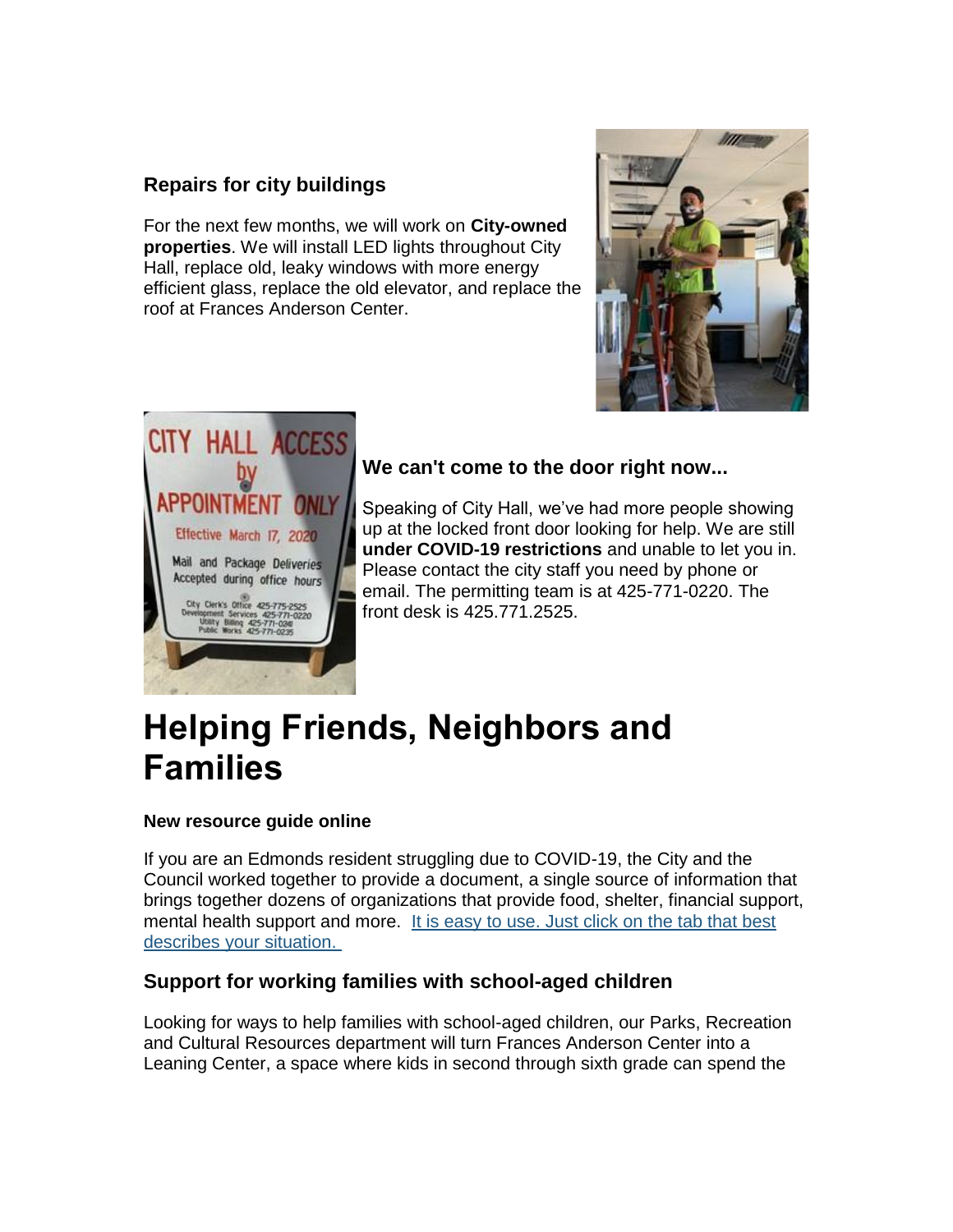day or part of the day participating in Edmonds School District online learning so parents can work. Learn more (link)

## **Boards and Commissions**

We are recruiting! But there's a catch. You have to be a high schooler. Our Arts Commission, our Youth Commission, our City Council, and our Economic Development Commission are all looking for new youth members. [Learn more](http://www.edmondswa.gov/images/COE/Press_Release/PDF/2020/V4_Student_Rep_Press_Release_2020.pdf)  [about the recruitment process here.](http://www.edmondswa.gov/images/COE/Press_Release/PDF/2020/V4_Student_Rep_Press_Release_2020.pdf)

#### **Economic Development Commission**

Early August, the group sent a survey to local businesses to get answers to two questions: "How are you doing?" and "How can we help?" We got back 118 responses and will go through the details in the coming weeks. At first glance, many business owners want to share/learn best practices from each other. This is good information and where we will focus some of our attention.

### **The Housing Commission**

The Housing Commission, a group of Edmonds residents charged with developing proposed policy concepts for what housing could look like in 2021 and beyond, wrapped up their second community survey this month. Over the next month, they'll dig deep into the survey to learn more about your priorities. [Learn more about the](https://www.cityofedmondswa.com/post/learn-edmonds-housing-commission)  [Housing Commission,](https://www.cityofedmondswa.com/post/learn-edmonds-housing-commission) [read recent Q and A's](https://www.cityofedmondswa.com/post/housing-in-edmonds-q-and-a) and get the latest on the survey.

#### **4th Avenue Cultural Corridor**

On Monday, Aug. 24, we hosted a zoom meeting to listen/share some ides about turning 4th Avenue between Main Street and 3rd Avenue into a walkable, inviting corridor that focuses on the arts and could be a hub for community events. More than 35 people joined the call. [See concepts, take a poll and weigh in on ideas](http://www.edmondswa.gov/creativedistrict/4th-corridor.html)  [here.](http://www.edmondswa.gov/creativedistrict/4th-corridor.html)

#### **The Arts Commission**

The Arts Commission just approved the latest *On the Fence* temporary Art project: The Flock. The piece by artist Mona T. Smiley-Fairbanks is On the Fence at the Anderson Center Playfield Fence. She calls attention to the variety of bird species throughout North America, just in time for [Puget Sound Bird Fest,](http://www.pugetsoundbirdfest.com/) to be held virtually this year, September 12-13. [Learn more about her motivation for the work.](https://www.cityofedmondswa.com/post/on-the-fence-the-flock)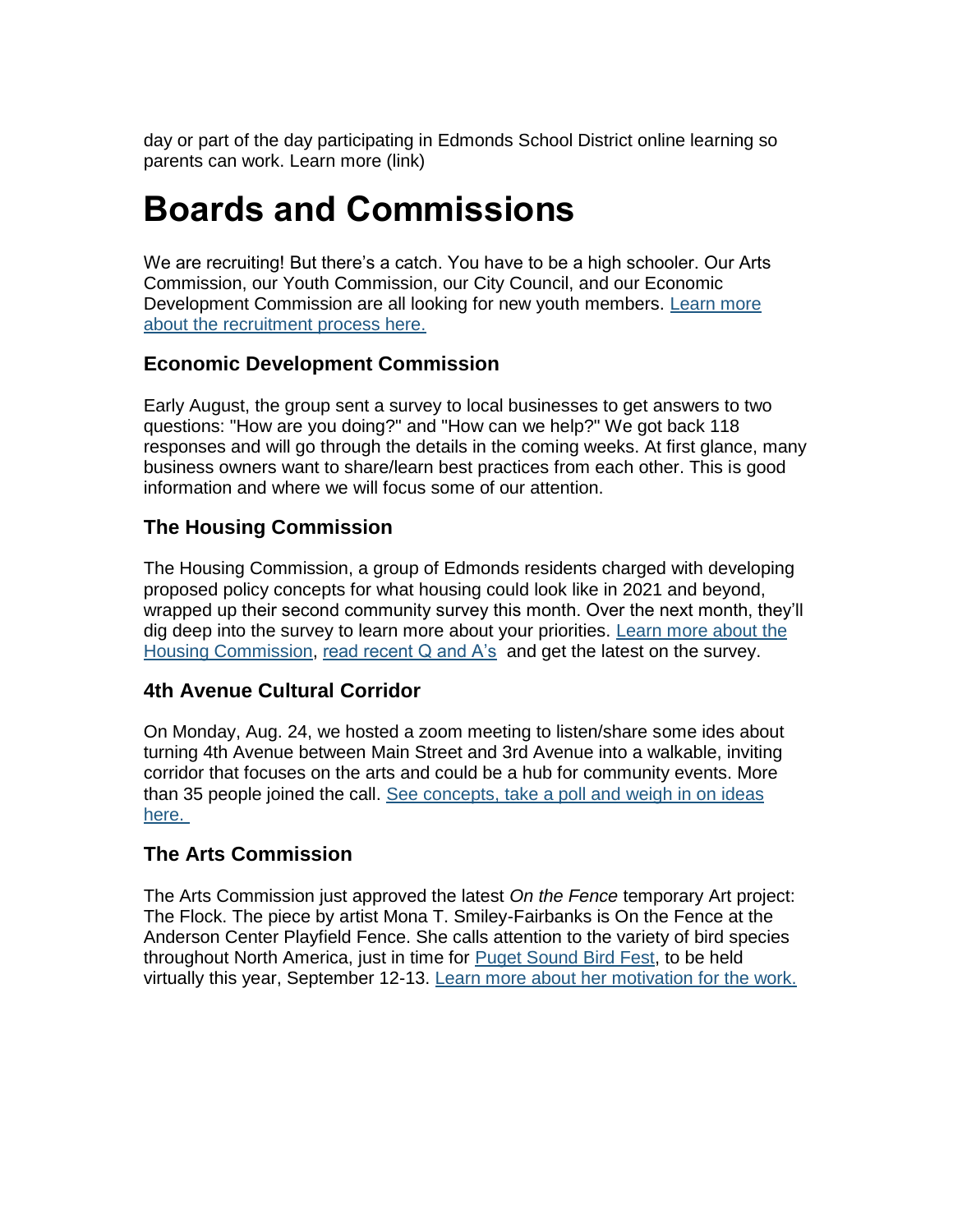

# **Other news**

### **Rain garden**

Boy did you like the story about the rain garden under construction in Sierra Park neighborhood! [Here's an update.](https://www.cityofedmondswa.com/post/from-the-field-rain-garden-progress)



### **So what do City employees do all day, anyway????**

You may not know Jesse Curran, Parks' lead supervisor but once you read his story, you'll be glad he's here!

Walk through the magical Park Department door to learn more.....

# **In case you lost it...**